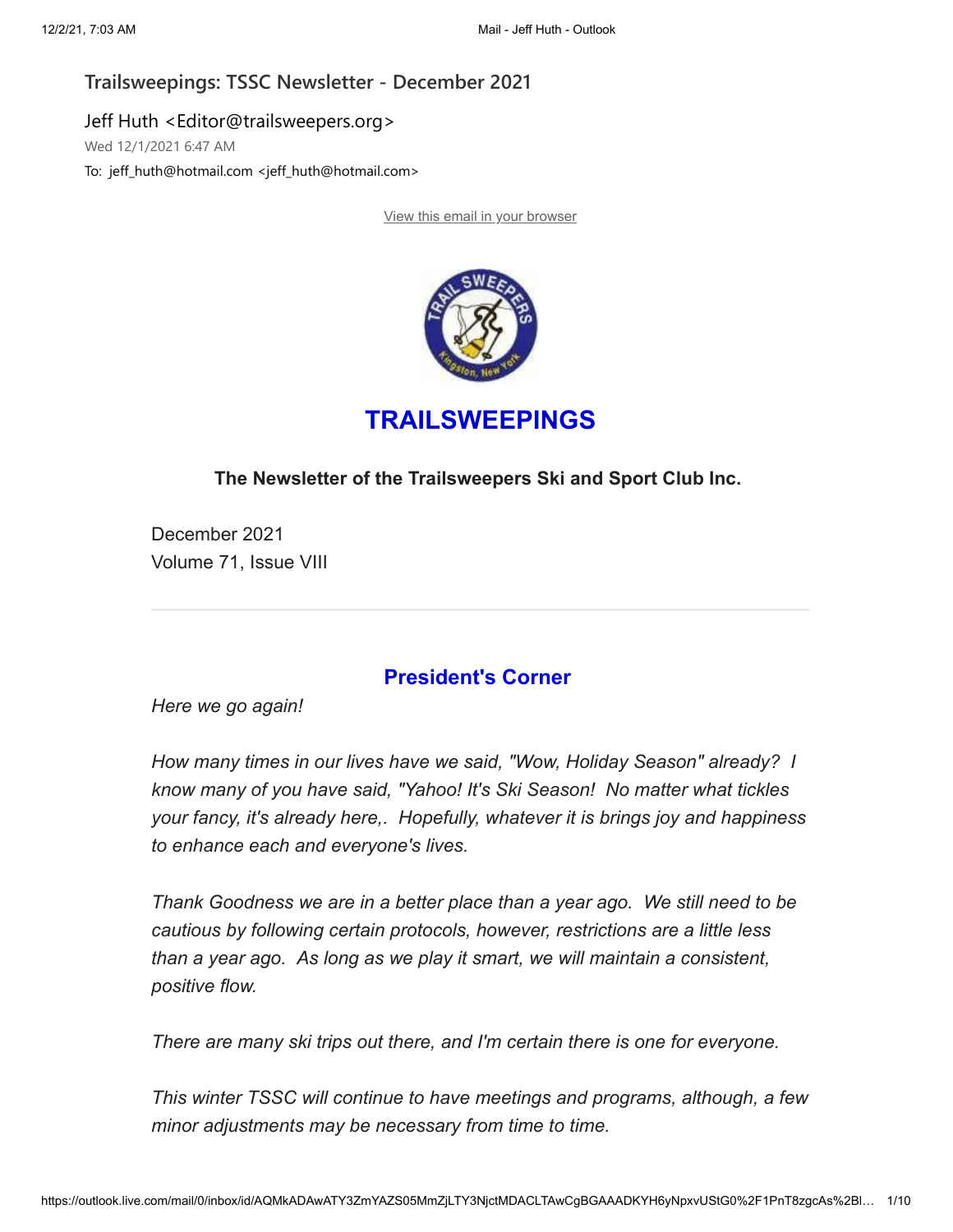#### 12/2/21, 7:03 AM Mail - Jeff Huth - Outlook

*I would like to take this time to Thank everyone for all their efforts and hard work in helping our Club continue to succeed during this unusually difficult time period. We have overcome a few bumps and hurdles for nearly two years. Our capability of even minimal socializing will continue to grow and our calendar should continue to fill with activities. Keep your ideas coming.*

*I WISH ALL MEMBERS INCLUDING YOUR FAMILIES AND FRIENDS A HAPPY, HOLY HOLIDAY SEASON. Be Safe and Be Fit Lisa Olivett*

### **Club Meetings**

Normally held on the second and fourth Tuesday each month with an abbreviated schedule in the summer. Note: Changes will be communicated via President's e-mail.

For December, we will have a single meeting on Tuesday December 14 which will begin with a Board meeting, followed by a Club meeting, and culminate with a **Holiday Cookie Bake-off competition.**

According to the Cookie Bake-off coordinator and master cookie taster, Rob Fletcher, you should bring two dozen cookies to participate. Those in attendance will judge for first, second, and third place. Come on out and join us to have fun, eat cookies, and support the Club.

# **Meeting Venue: Sky View Mexican Restaurant** 237 Forest Hill Drive Kingston, NY 12401

# *REMINDER: DUES FOR RENEWING MEMBERS:*

If you have already paid your TSSC club dues Thank You!. If not, please do so as soon as possible as the payment date is **December 1** to remain in good standing. Annual dues are as follows: Individual – \$ 30.00, Couple. \* – \$ 45.00 (\*two people living at the same address)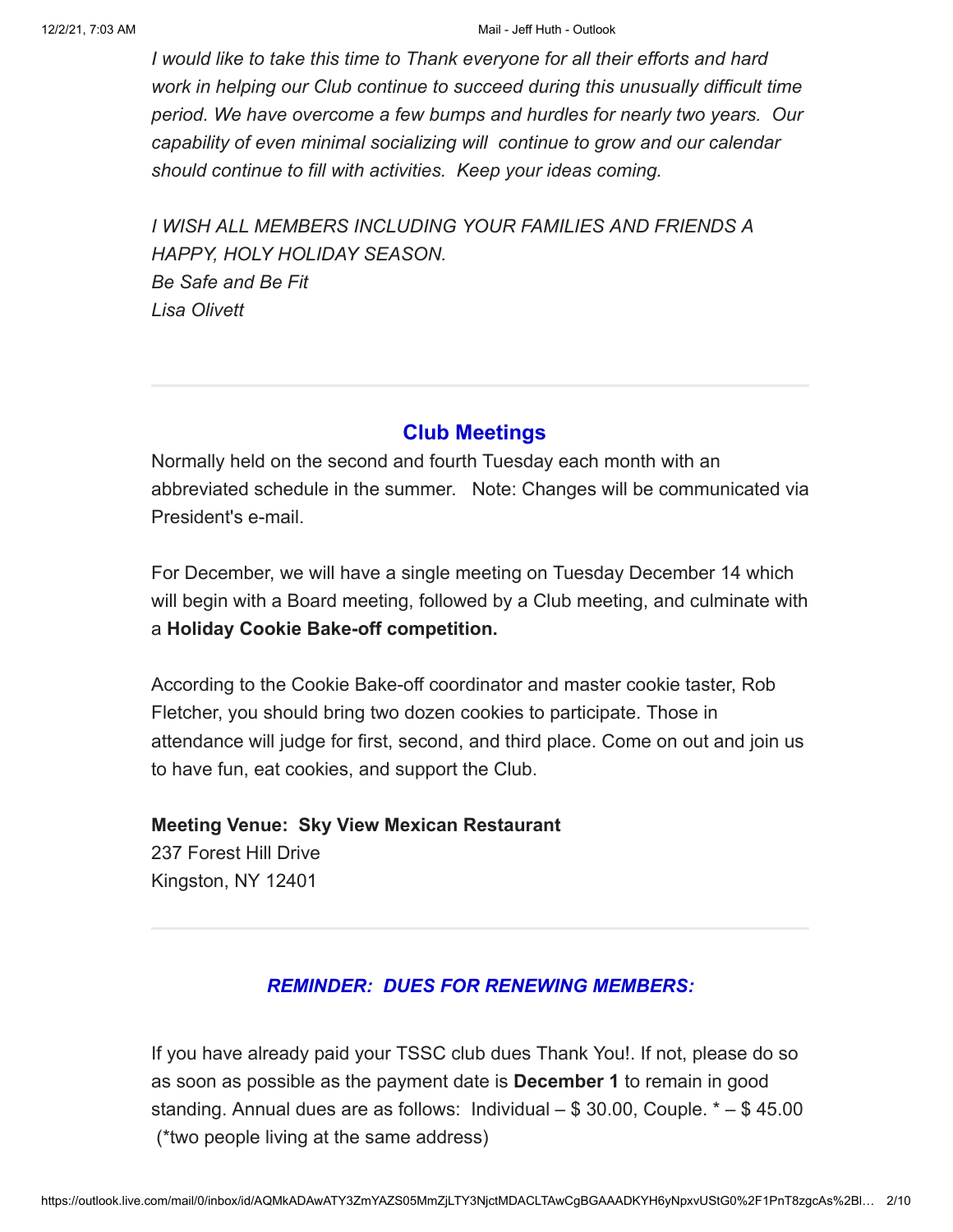Mail your check made payable to Trailsweepers Snow and Sports Club, Inc to the following address: TSSC Membership UPO Box 3061 Kingston, NY 12402

# *INFORMATIONAL PROGRAMS*

On **Tuesday November 23,** Dale Ziegenfelder presented a program on ensuring proper ski boot alignment. Dale spoke about how understanding and adjusting for variations in your lower body is important for getting your skis flat on the snow when you are in a neutral athletic position. Dale, assisted by Jim Tomassetti, then assessed alignment in ski boots for several Club members and made recommendations for correction.

On **Tuesday January 25, 2022** we will hear from Yvonne B. and Skip A. on their kayaking trip to the Florida Keys.

If you would like to volunteer to organize and/or deliver a program or have a specific request related to a topic please inform Rob Fletcher, Program Committee Chair.

### *SKIING FOR A GOOD CAUSE*

# Benedictine Health Foundation - Ski BENEfit March 15, 2022 - Sponsorship Raffle

The Benedictine Health Foundation (BHF) raises and distributes financial resources to those struggling with a cancer diagnosis and whose financial means limit their ability to access or receive the care they need.

In addition to the Fall Run/Walk/Ride fund-raising event, BHF also hosts a Ski Day BENEfit (to be held March 15, 2022) by taking over Plattekill Mountain for the day. Trailsweepers will help support this worthy event by holding a raffle to fund a "Lift" level sponsorship. As sponsors, the Club will be acknowledged in publicity and signage at the event plus we may be able to have a small display to attract some potential new members.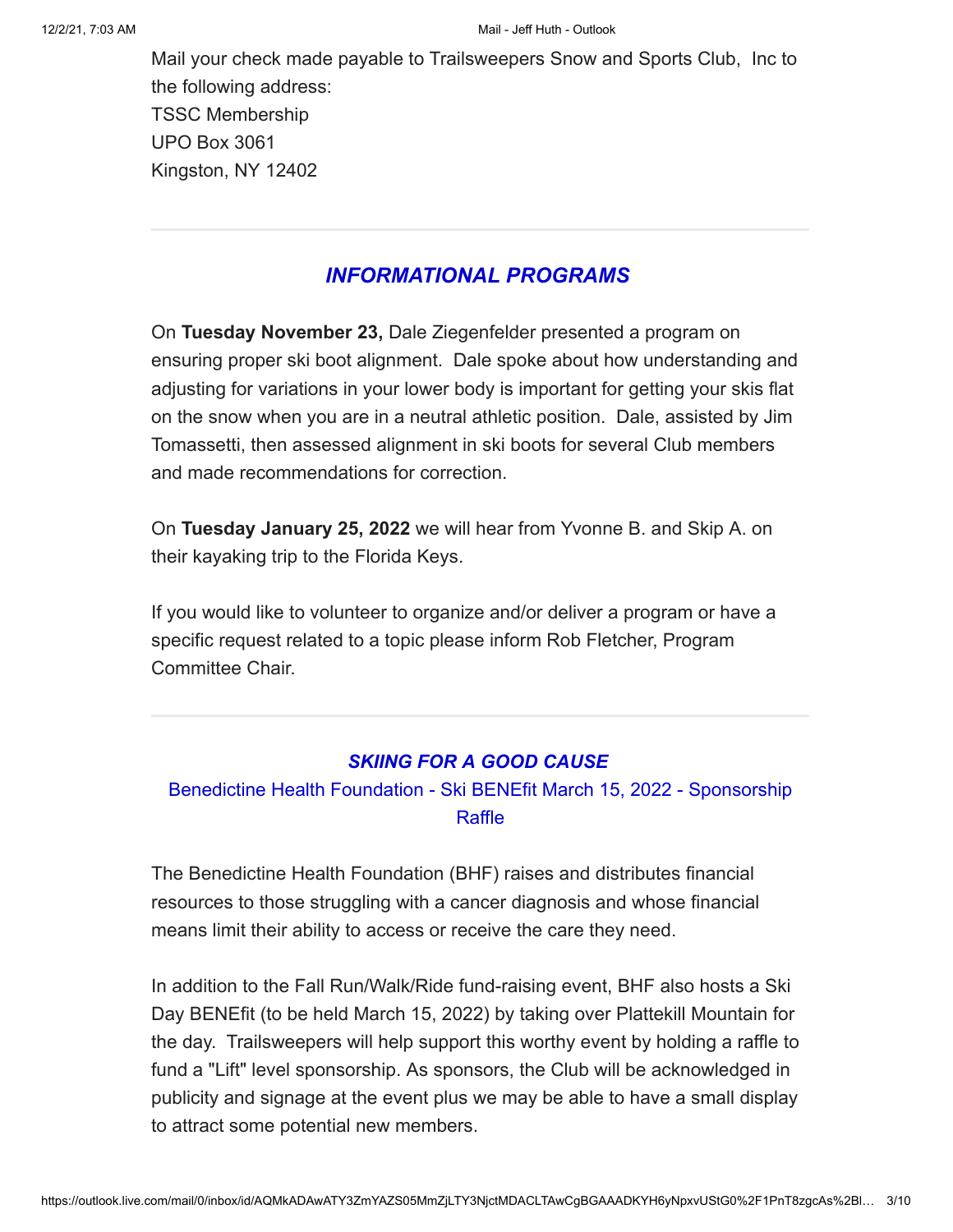#### 12/2/21, 7:03 AM Mail - Jeff Huth - Outlook

*A maximum of 25 tickets will be sold at a cost of \$ 20/ticket. Two separate drawings will be held from the group of ticket purchasers with the raffle prizes being passes for the Ski Day which come along with sponsorship at the \$ 500 level. The value of the raffle prize (if purchased from BHF) is \$ 150 and includes lift ticket, lunch, beer/wine reception and optional bus transportation from Kingston Plaza.*

Tickets for the raffle are being sold at Club meetings or by contacting Jeff Huth. **To date, 16/25 tickets have been sold so be sure to get one soon if interested.** The drawing will be held at a Club meeting as soon as all tickets are sold or no later than the Club meeting to be held on Tuesday January 12, 2022. For questions or to reserve/pay for tickets contact Jeff at 203-482-1954 (M) or via e-mail at jeff\_huth@hotmail.com.

If you would like to purchase ticket(s) for the Ski BENEfit directly from the Health Foundation, you could visit the website at www.benedictinehealthfoundation.org. Single tickets are \$150/per or they have a special discount rate available prior to 12/31/2021 of \$ 250 for two tickets.

Here is a link to the event flyer: [https://mcusercontent.com/12dc0f31cf0de42e0801b3e21/files/cc477e39-d862-](https://na01.safelinks.protection.outlook.com/?url=https%3A%2F%2Fhotmail.us17.list-manage.com%2Ftrack%2Fclick%3Fu%3D12dc0f31cf0de42e0801b3e21%26id%3D5d42aa8cd6%26e%3Ddb5c61ab33&data=04%7C01%7C%7Cd3dd5e18255c49424f9308d9b4c06687%7C84df9e7fe9f640afb435aaaaaaaaaaaa%7C1%7C0%7C637739560721550071%7CUnknown%7CTWFpbGZsb3d8eyJWIjoiMC4wLjAwMDAiLCJQIjoiV2luMzIiLCJBTiI6Ik1haWwiLCJXVCI6Mn0%3D%7C3000&sdata=r1FTRfqNJRCPtzAOOShkjyc3HLdIgfmIb9qoY8yeDVA%3D&reserved=0) 39ef-a07c-35c39a4bf771/BH\_SkiBenefitFlyer\_2022.pdf



# *HAPPY HOURS FOR DECEMBER*

Given the busy Holiday season, we will have one Happy Hour in December: **Friday December 10, 5 pm: Keegan Ales**

20 St. James St. Kingston, NY 12401

If you have a favorite location that you believe would be suitable for a future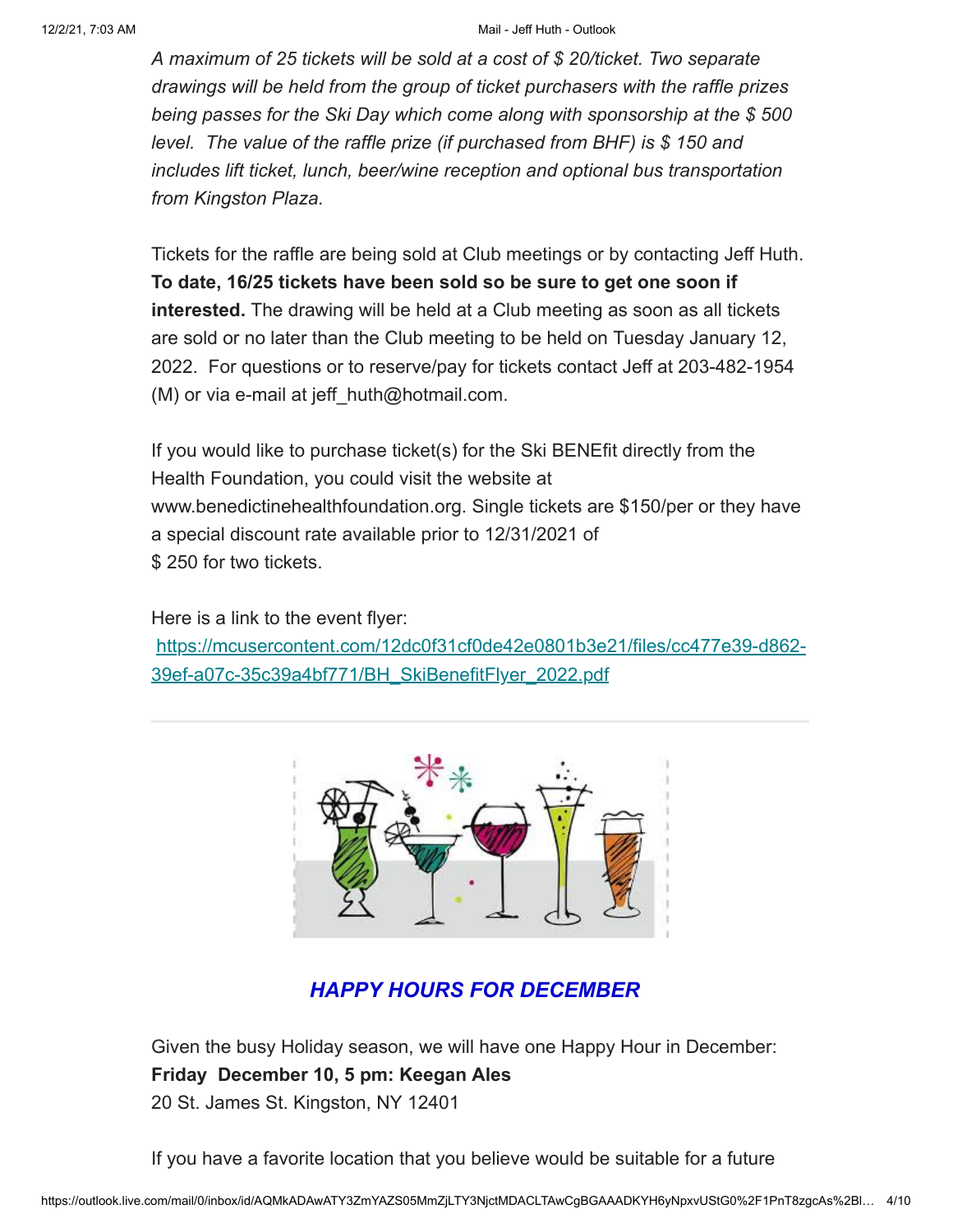Club Happy Hour, please advise Jeff Huth: email at Editor@trailsweepers.org or call/text on 203-482-1954.

# *OUTDOOR ACTIVITIES*



We may plan some additional hikes this winter depending on weather and interest. If you would like to plan and/or lead a hike or have a preferred route/destination please advise Steve.



# *SKI SEASON IS HERE!*

# *Early Season Racing*

According to Carol Tomassetti, the January race camp at Hunter sold out in less than 48 hours. However, for those interested in getting some early season racing in, Mid-Atlantic Masters will be holding a Giant Slalom race on Friday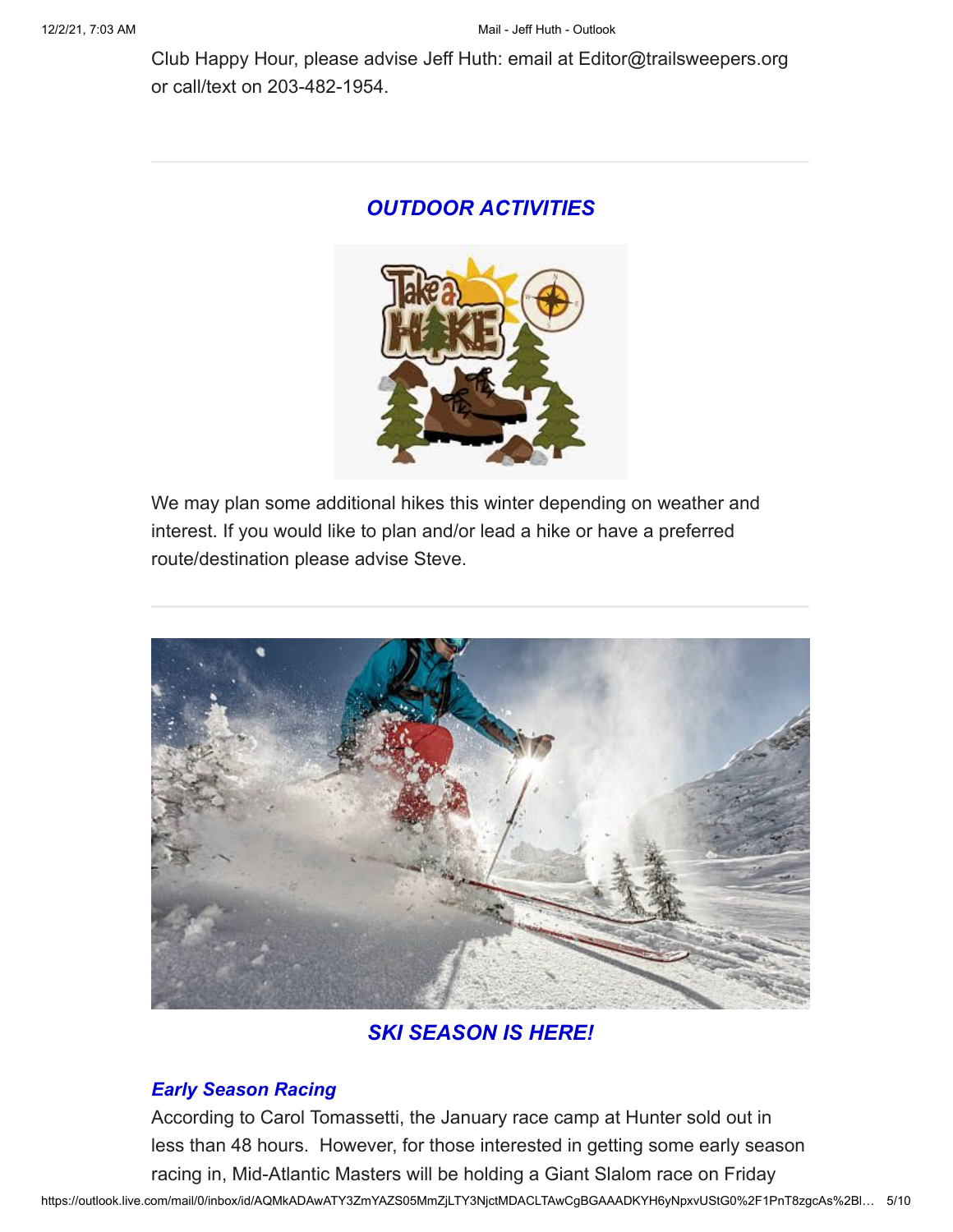January 7th and a Slalom race on Saturday January 8th. The GS course will be set up on Eisenhower and the slalom on Lower Broadway. If anyone is interested they can contact Carol Tomassetti [carolcartom@gmail.com](mailto:carolcartom@gmail.com) to get the details. Sign up in advance is required.

### *Trip Opportunities*

A number of ski trips are being offered through TSSC affiliated organizations Hudson Valley Ski Club and New Jersey Ski & Snowboard Council. Some of these trips may already be full or getting close so make sure to check out the details on the respective website links.

### *Hudson Valley Ski Club*

**Smugglers' Notch, VT Brew Fest Friday-Sunday, December 10-12, 2021 Killington, VT Tuesday-Friday, January 4-7, 2022 Sugarbush, VT Tuesday-Friday, January 18-21, 2022 Crested Butte, CO January 29 – February 5, 2022 Mount Snow, VT Monday-Thursday, February14-17, 2022 Whistler/Blackcomb February 26 – March 5, 2022 Gore Mountain, NY Tuesday-Thursday, March 8-10, 2022** Additional information can be found in the Ski Trips section of the HVSC website [http://www.hudsonvalleyskiclub.org](https://na01.safelinks.protection.outlook.com/?url=https%3A%2F%2Fhotmail.us17.list-manage.com%2Ftrack%2Fclick%3Fu%3D12dc0f31cf0de42e0801b3e21%26id%3Dbe31656b04%26e%3Ddb5c61ab33&data=04%7C01%7C%7Cd3dd5e18255c49424f9308d9b4c06687%7C84df9e7fe9f640afb435aaaaaaaaaaaa%7C1%7C0%7C637739560721560062%7CUnknown%7CTWFpbGZsb3d8eyJWIjoiMC4wLjAwMDAiLCJQIjoiV2luMzIiLCJBTiI6Ik1haWwiLCJXVCI6Mn0%3D%7C3000&sdata=hW4tB1mtV%2FoWzrBMey7larlW4p1WIx8noJxT69vnuA0%3D&reserved=0)

If you have questions on this wide range of trip options you can contact Jim via phone at (914) 213-7250 or e-mail at [jimbgahn@gmail.com](mailto:jimbgahn@gmail.com)

### *New Jersey Ski & Snowboard Council*

The NJSS Council will be running the following ski trips during the 2021 – 22 ski season. Click on the trip to see the details.

Jay Peak, Vermont – January 30, 2022 – February 4, 2022. [Click here](https://na01.safelinks.protection.outlook.com/?url=https%3A%2F%2Fhotmail.us17.list-manage.com%2Ftrack%2Fclick%3Fu%3D12dc0f31cf0de42e0801b3e21%26id%3Dde59659924%26e%3Ddb5c61ab33&data=04%7C01%7C%7Cd3dd5e18255c49424f9308d9b4c06687%7C84df9e7fe9f640afb435aaaaaaaaaaaa%7C1%7C0%7C637739560721560062%7CUnknown%7CTWFpbGZsb3d8eyJWIjoiMC4wLjAwMDAiLCJQIjoiV2luMzIiLCJBTiI6Ik1haWwiLCJXVCI6Mn0%3D%7C3000&sdata=Pg2a%2BmXKJ54fLp1uXQip%2FhCAguHdO8aFccBNN5jVRUY%3D&reserved=0) for a flyer and reservation form.

Big Sky, Montana [February 5, 2022 – February 12, 2022]. [Click here](https://na01.safelinks.protection.outlook.com/?url=https%3A%2F%2Fhotmail.us17.list-manage.com%2Ftrack%2Fclick%3Fu%3D12dc0f31cf0de42e0801b3e21%26id%3D34141d0534%26e%3Ddb5c61ab33&data=04%7C01%7C%7Cd3dd5e18255c49424f9308d9b4c06687%7C84df9e7fe9f640afb435aaaaaaaaaaaa%7C1%7C0%7C637739560721570061%7CUnknown%7CTWFpbGZsb3d8eyJWIjoiMC4wLjAwMDAiLCJQIjoiV2luMzIiLCJBTiI6Ik1haWwiLCJXVCI6Mn0%3D%7C3000&sdata=15JSMnoVl1shsOOCFe%2FOGuLp7Sg4ovgMGMK59ks%2FNgA%3D&reserved=0) for a flyer.

Sunday River, Maine [March 6, 2022 – March 11, 2022]. [Click here](https://na01.safelinks.protection.outlook.com/?url=https%3A%2F%2Fhotmail.us17.list-manage.com%2Ftrack%2Fclick%3Fu%3D12dc0f31cf0de42e0801b3e21%26id%3De4979ef9cf%26e%3Ddb5c61ab33&data=04%7C01%7C%7Cd3dd5e18255c49424f9308d9b4c06687%7C84df9e7fe9f640afb435aaaaaaaaaaaa%7C1%7C0%7C637739560721570061%7CUnknown%7CTWFpbGZsb3d8eyJWIjoiMC4wLjAwMDAiLCJQIjoiV2luMzIiLCJBTiI6Ik1haWwiLCJXVCI6Mn0%3D%7C3000&sdata=8RGFG5eqTmoMyV3WhH%2F0lprl9PI2B9ZYW0wD5pq6OkU%3D&reserved=0) for a flyer.

### *Non-affiliate Trips*

Club member Dale W. has alerted us that the NYC-based Diamond Dogs Ski Club is offering several domestic and international trips for the 2021/'22 ski season (some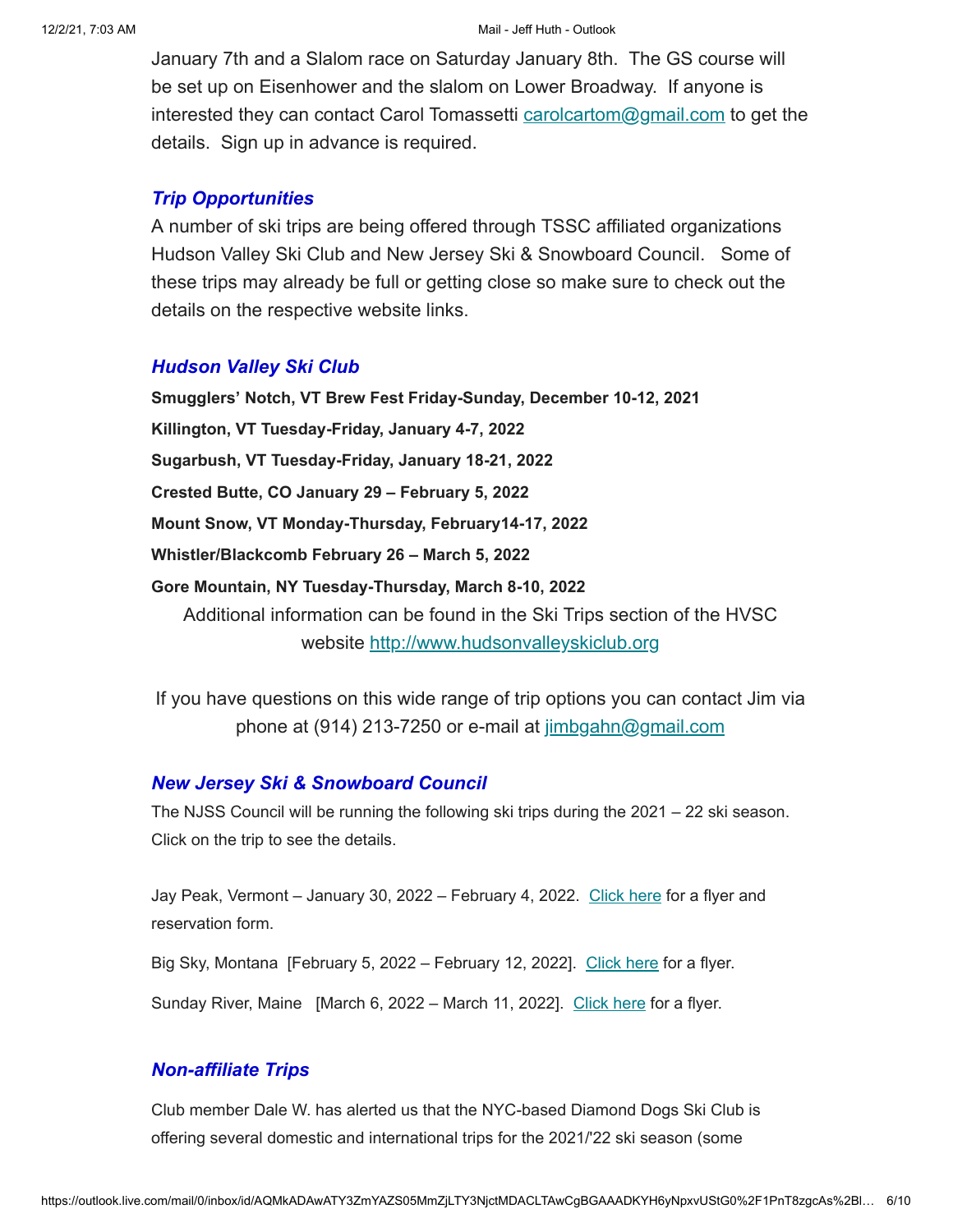currently open and others wait listed). The link is provided here for convenience: [https://www.ski-nyc.com/home](https://na01.safelinks.protection.outlook.com/?url=https%3A%2F%2Fhotmail.us17.list-manage.com%2Ftrack%2Fclick%3Fu%3D12dc0f31cf0de42e0801b3e21%26id%3D05196df351%26e%3Ddb5c61ab33&data=04%7C01%7C%7Cd3dd5e18255c49424f9308d9b4c06687%7C84df9e7fe9f640afb435aaaaaaaaaaaa%7C1%7C0%7C637739560721580055%7CUnknown%7CTWFpbGZsb3d8eyJWIjoiMC4wLjAwMDAiLCJQIjoiV2luMzIiLCJBTiI6Ik1haWwiLCJXVCI6Mn0%3D%7C3000&sdata=%2FKBF8gv6TM8YP0yMuZg60wzZYnDfIL6G6PkiTDdjQSA%3D&reserved=0)

## *CLUB BUSINESS*

#### *HELP WANTED*

We still need a Club Secretary. Please consider giving it a try for awhile to help the Club. If you have questions on duties and/or time commitment, please reach out to an officer or board member.

#### **Board Meeting - November 9, 2021**

Present: Steve Wingard, Mike Griffin, Jeff Huth, Kathie Quick, Dale and Skip excused due to family illness.

1. Meeting called to order at 7:10 PM by Kathie Q.

2. Discussion regarding the gift certificate from being the 3rd highest fundraising group for the 2020 Rosemary Gruner Bike, Run Walk for families of cancer victims. Some people at the last meeting wanted to just raffle it off among club members and the club getting the proceeds. There may be some objection to this.

3. Jeff questioned whether or not and if so why we needed to do additional fund raising. Kathie recalled that back in the day, TSSC made a lot of money when we held the Annual Swap and Sell of ski equipment and apparel at Potter Brothers. Potter's no longer lets us run it, they decided that they should have their own event. This formerly helped TSSC raise funds which helped the club with things like purchasing discount lift tickets, operating expenses and to supplement event expenses, if needed. That revenue stream is no longer available to TSSC and we rely exclusively on membership dues and donations. 4. Steve made a motion to adjourn, seconded by Mike. With all in favor the meeting adjourned at 7:25 PM

Respectfully submitted,

Kathie Quick

#### **Regular Meeting**

Lisa started by asking for someone to take the Minutes for the Meeting and Donna Matthews volunteered. The Meeting came to order at 7:40pm. There were 22 members present and we welcomed a new member, Jay Brenner.

In Dale's absence, Jeff H reviewed the discussions from the Board Meeting.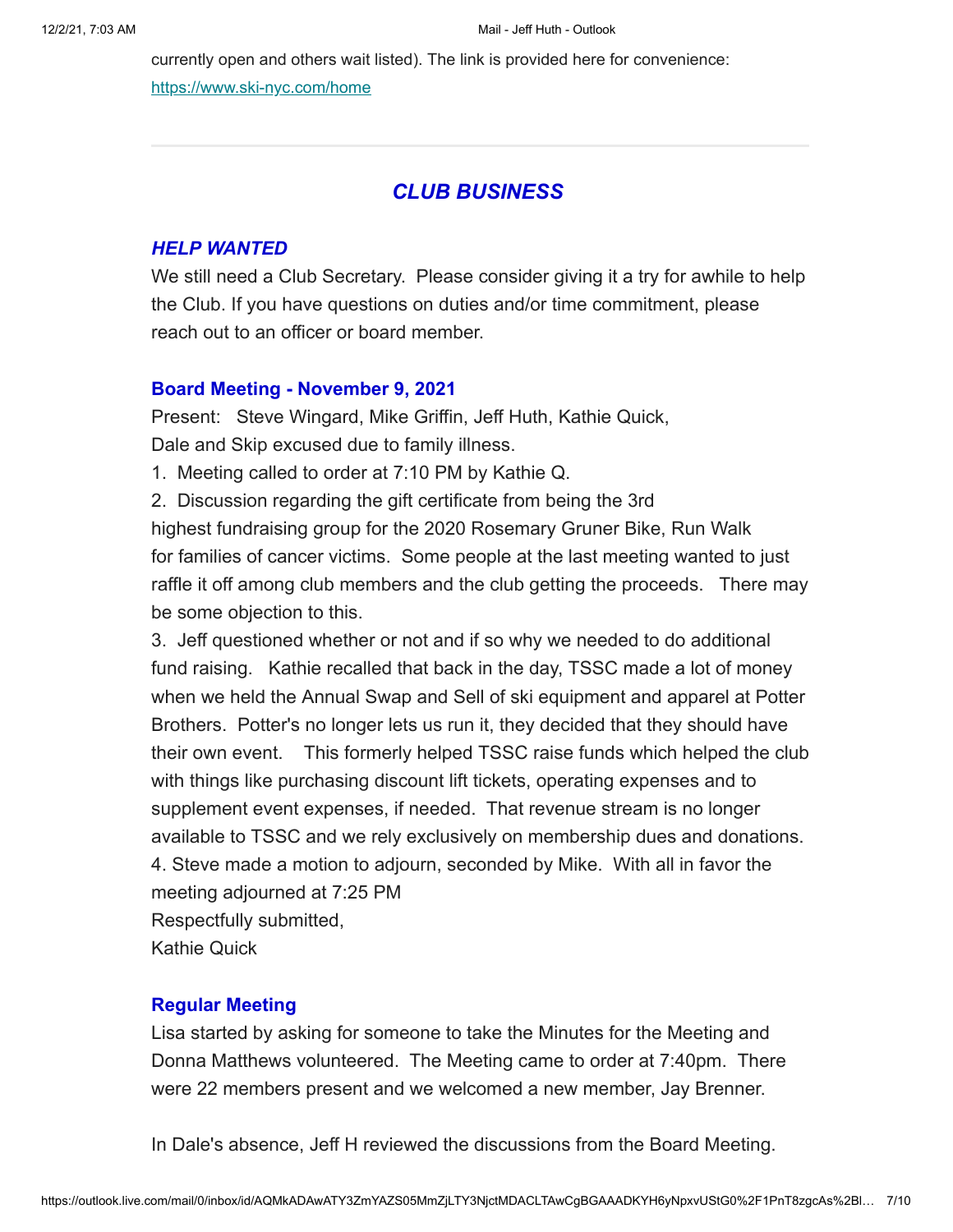Lisa than reviewed the "Activities Board":

11/19 Happy Hour at Stella's 5-7pm

11/23 Meeting of the Recruiting Members Comm. at 6pm followed by Dale's presentation on Ski Boot Alignment.

12/14 Board and General Meetings, "Cookie Bake-off, coordinated by Rob F. Advised each contestant, bring two dozen cookies.

12/28 NO MEETING

It was suggested by Marla B, to have a Chili Cook-off on 2/22/22. To be further discussed.

Rob F- VP and Program Coordinator gave a review of up-coming Programs.

Dave W- Treasurer was absent, therefore, no report. Jim W- Membership Reported approximately 80 members have renewed and 30 to 40 are still outstanding.

Jeff H- Reported on a fundraising event to benefit Benedictine Health Foundation, Raffle 25 tickets at \$20 a piece, for a private ski day at Plattekill on March 15, 2022 .

Jackie O - Was awarded a plaque in appreciation for her work over the years on the Benedictine Bike/Run/Walk Fundraiser.

Race Camps were previously introduced and reviewed by Dale Z and Carol T. Further information, can be accessed in our Newsletter from the October 12th meeting.

Ski Trips were also mentioned. Lisa suggested that members go on the MHSC and NJSSC Websites for additional information.

The floor was given to Jackie O to express her feelings concerning the decision to raffle the \$50 gift certificate.

Lisa asked if anyone had anything else they wished to bring up or discuss.

At that time, the Raffle for the \$50. gift certificate took place. Kathie Quick won the certificate. At Lisa's suggestion, and approval by almost everyone present at this meeting, the \$135. that was collected from the raffle will be donated next year to the same Fundraiser.

Meeting was adjourned at 8:28pm.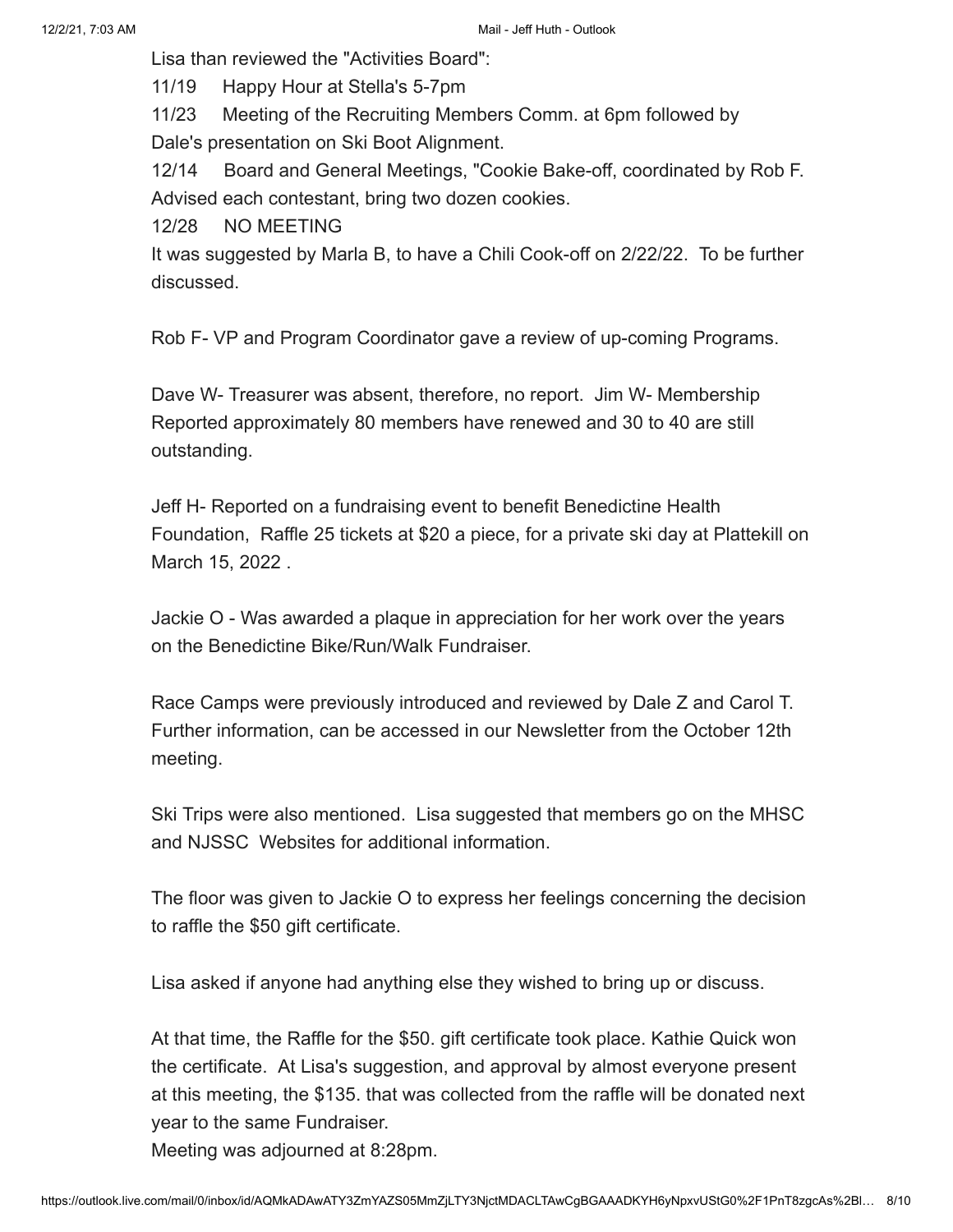Respectfully Submitted, Donna Matthews

-----------------------------------------------------------------------------------------------

### **Trailsweepers Club Roster 2021/2022**

(area codes 845 unless otherwise noted)

#### **Club Officers**

President - Lisa Olivett 542-3945, President@trailsweepers.org

Executive VP - Rob Fletcher 338-1537, ExecVP@trailsweepers.org

Administrative VP - Dale Ziegenfelder 657-6312, AdminVP@trailsweepers.org

Secretary - (OPEN POSITION), Secretary@trailsweepers.org

Treasurer - David Wise 255-1868, [Treasurer@trailsweepers.org](mailto:Treasurer@trailsweepers.org)

**Club Board Members (term expir.),** Board@trailsweepers.org

Skip Alford (4/'23) 481-2898

Mike Griffin (4/'22) 914-388-7558

Jeff Huth (4/'22) 203-482-1954

Kathie Quick (4/'23) 331-7358

Steve Wingard (4/'22) 532-7459

#### **Committee Chairs**

Membership - Jim Wise 914-474-1588, Membership@trailsweepers.org

Programs - Rob Fletcher 338-1537

NJSSC Liaison - Jim Culla

Ski Racing - Jim Tomasetti 594-9044

Discount Lift Tickets - TBD

Kayaking - TBD